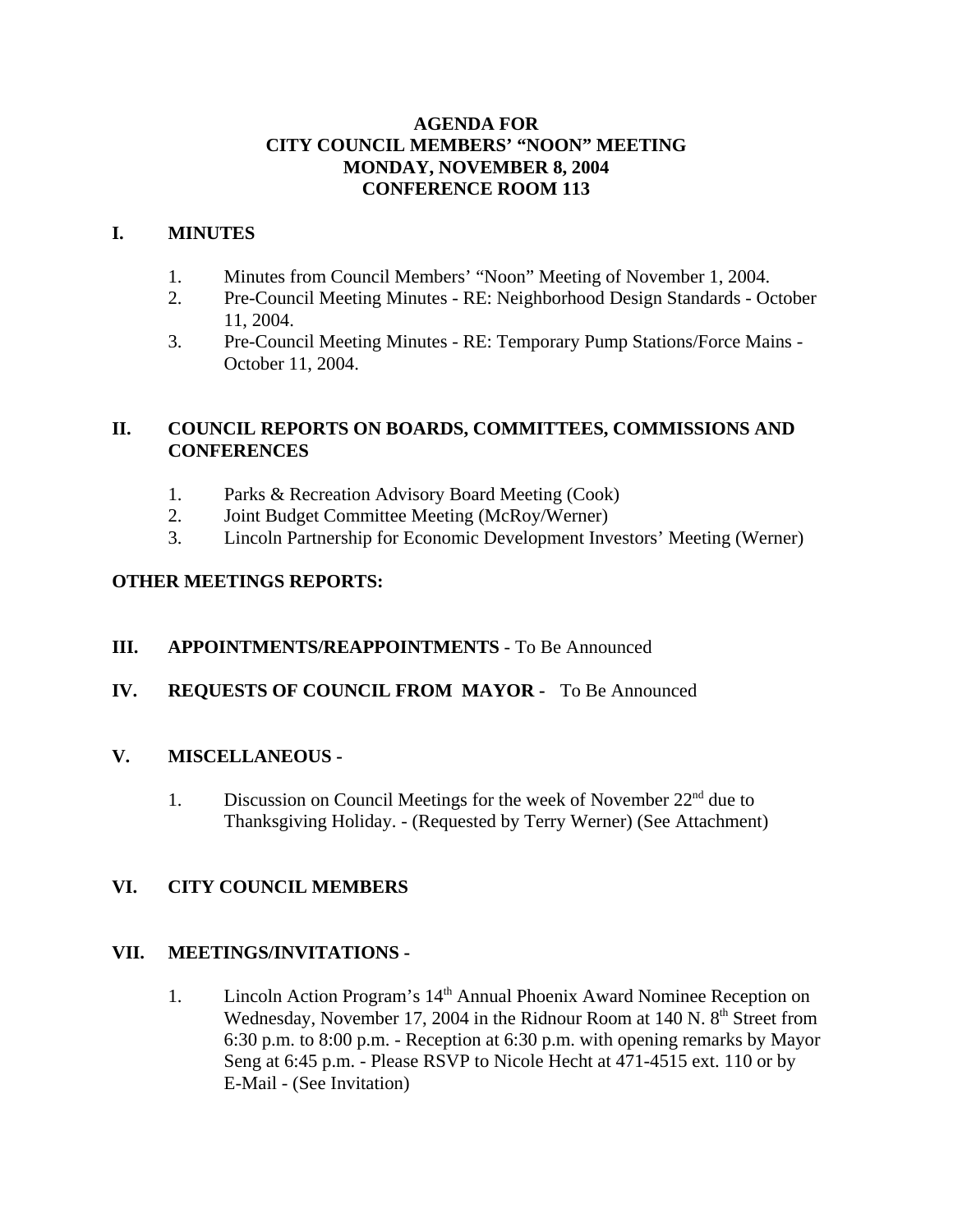- 2. Letter of Invitation from Jim Fram, Lincoln Chamber of Commerce on Tuesday, November 16, 2004 inviting you to make a brief visit with them to the new Husqvarna facility in Beatrice from 10:00 a.m. to 1:30 p.m. - Lunch provided - (Itinerary for the day included in the invitation) - RSVP to Kathy Hale at 436-2385 - (See Invitation)
- 3. FREE Preview of Fresh-Baked BLISS! A new Panera Bread bakery-café is about to open in your neighborhood, invited to a special complimentary preview on Thursday, November 11, 2004 from 5:00 p.m. to 6:30 p.m. at 201 North  $66<sup>th</sup>$ Street ( $66<sup>th</sup>$  and "O" Street) - (See Invitation)
- 4. The Board of Directors of the United Way of Lincoln and Lancaster County invites you to join them in saying farewell to Sandy Rupp on Thursday, November 18, 2004 from 5:00 p.m. to 6:30 p.m. - Reception to be held at the Lincoln Chamber of Commerce Building, 1135 "M" Street, Suite 200, 3<sup>rd</sup> Floor -(See Invitation)
- 5. Friends of LLWC International Women's Day "Weaving Women's Voices" 29<sup>th</sup> Annual Event Celebration at The Cornhusker Hotel on Friday, March 11, 2005 - 11:00 a.m., Social Time - 11:30 a.m., Luncheon & Awards - (See Invitation)

### **VIII. ADJOURNMENT**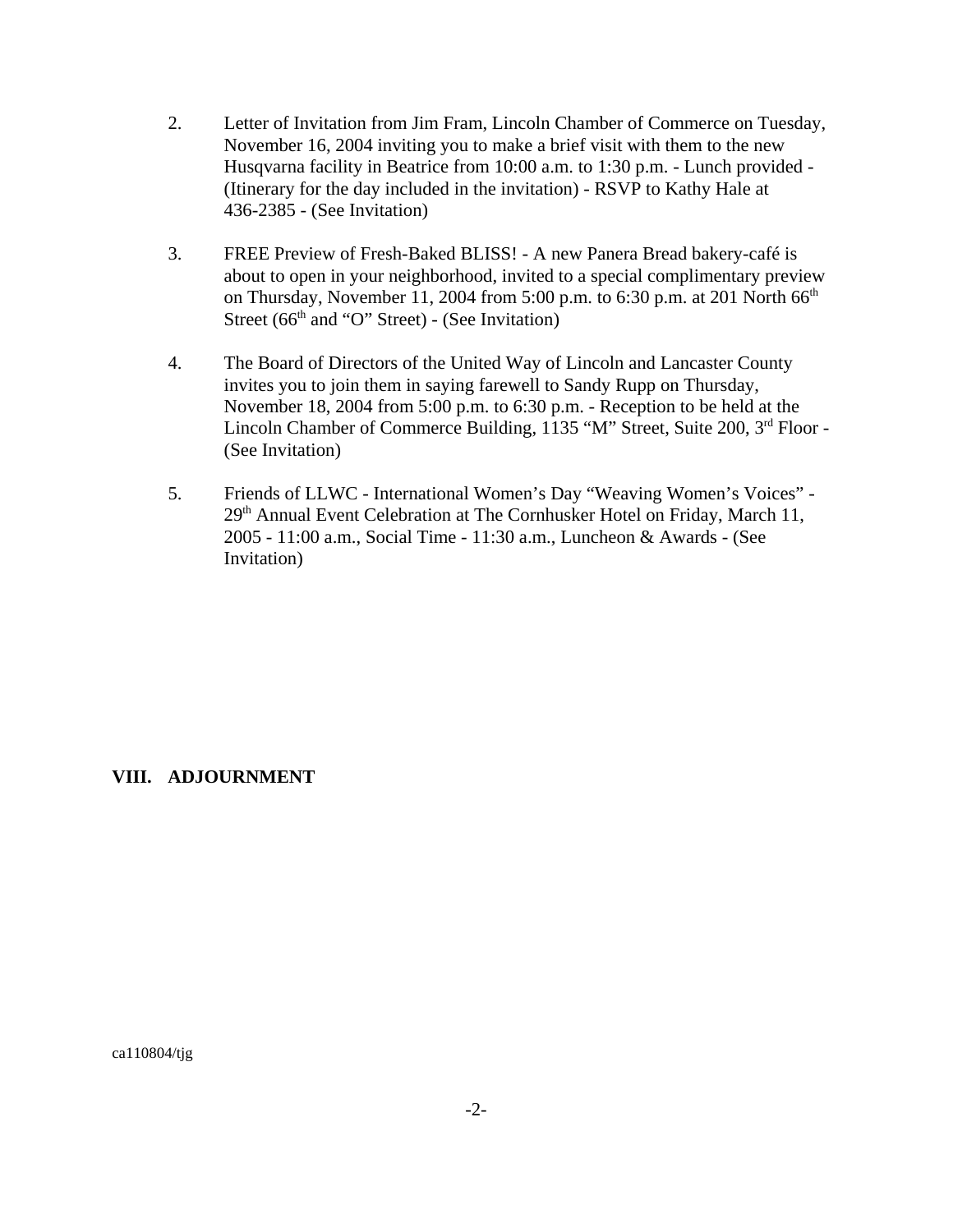## **MINUTES CITY COUNCIL MEMBERS' "NOON" MEETING MONDAY, NOVEMBER 8, 2004** *CONFERENCE ROOM 113*

*Council Members Present:* Terry Werner, Chair; Ken Svoboda, Vice-Chair; Jon Camp, Jonathan Cook, Glenn Friendt, Annette McRoy, Patte Newman; ABSENT: None

*Others Present:* Mark Bowen, Ann Harrell, Corrie Kielty, Mayor's Office; Dana Roper, City Attorney; Joan Ray, Council Secretary; Darrell Podany, Aide to Council Members Camp, Friendt and Svoboda

## **I MINUTES**

- 1. Minutes from Council Members' "Noon" Meeting of November 1, 2004.
- 2. Pre-Council Meeting Minutes RE: Neighborhood Design Standards October 11, 2004.
- 3. Pre-Council Meeting Minutes RE: Temporary Pump Stations/Force Mains October 11, 2004.

Mr. Werner requested a motion to approve the above-listed minutes. Ms. Patte Newman moved approval of the minutes as presented. Mr. Glenn Friendt seconded the motion which carried by unanimous consent of the Council Members.

# **II. COUNCIL REPORTS ON BOARDS, COMMITTEES, COMMISSIONS AND CONFERENCES -**

1. PARKS & RECREATION ADVISORY BOARD (Cook) Mr. Cook reported that they had approved some GEOcaching Guidelines. [This is in regard to a report given at the October 11th Council Members' "Noon" meeting under P&RAB Report - on the web-based "Stash Hunt" where clues are given on the internet and GPS Devices are used to find hidden objects in various locations -some on public and some on private properties]. Mr. Cook explained that when the National Park Service finds these objects, they just throw them out. But the P&RAB decided to be a little more tolerant. We just set guidelines as to what could be in there, which would include only family friendly items; and neither the soil, nor plants can be disturbed. If people follow the rules, we'll leave them alone.

The Board decided that the City should not establish a permanent Disc-Golf Course in Pioneers Park. We could set one up for periodic events on a temporary basis. Ms. McRoy asked the reason for denying the establishment of permanent courses. Mr. Cook explained that it was felt that Pioneers Park is our premier landscape park and setting up permanent structures on concrete bases was an inappropriate use. Ms. McRoy asked if they could be set up on rubber bases. Mr. Cook responded that the Board had not discussed the issue in that kind of detail. We were only considering a Committee recommendation and they felt pretty strongly that we not do anything permanent, but there could be temporary events scheduled.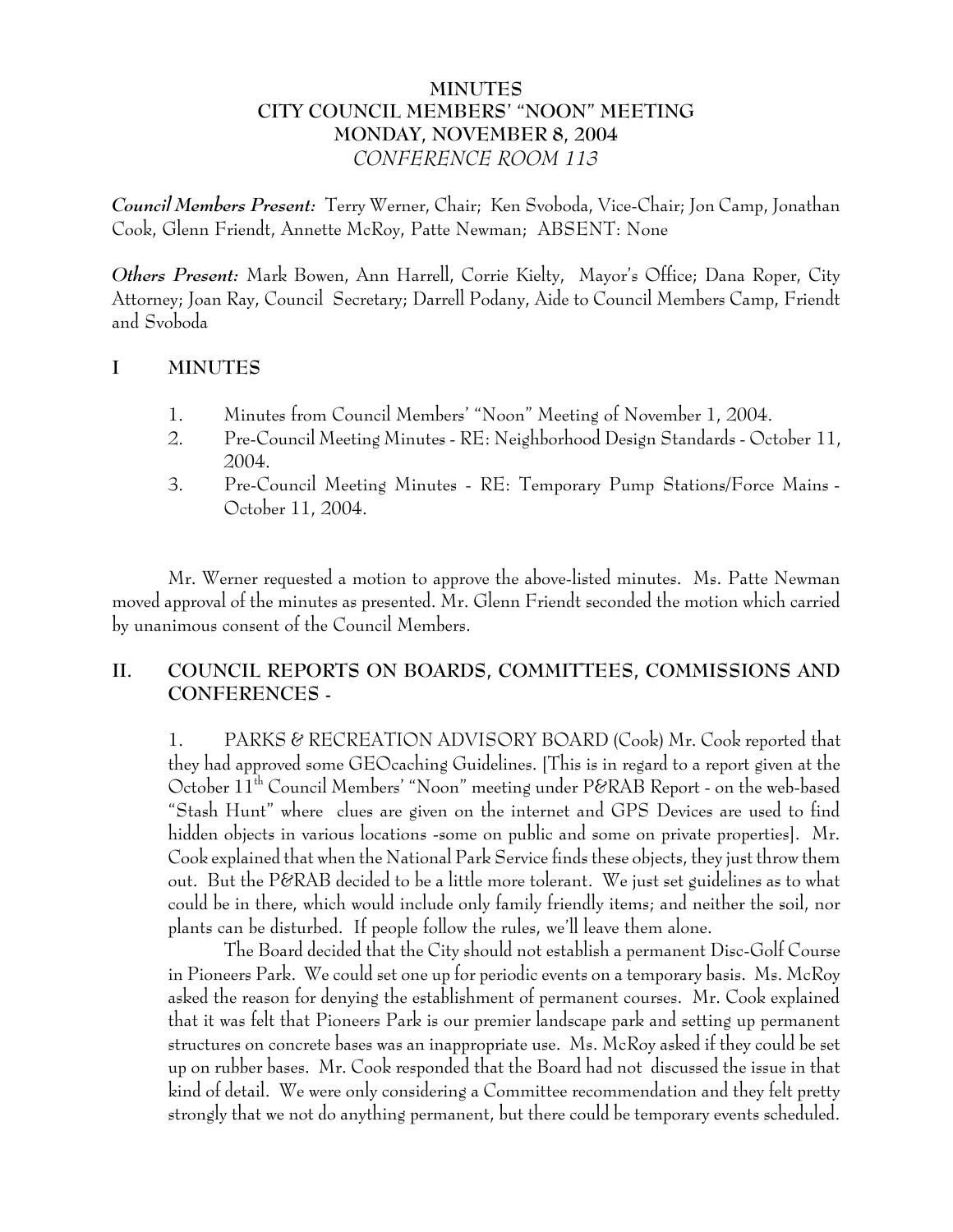They had discussed placing a replica of the Liberty Bell near the Auld Rec Center, though the exact placement hasn't been determined. One suggestion had been to place it in the Veterans Memorial Park area - but the placement will be determined at a later time. Mr. Cook stated that the Bell would be placed in a gazebo and he thought the project would be a nice addition to the Park.

He reported that there were no projects announced yet on the Kroc Center -Salvation Army Community Center. He added that Council had just heard about the Woods Park Master Plan Update. He noted that at the PBC scheduled for tomorrow, there should be discussion regarding the parking lot square out at the Health Department Expansion Project. The proposal now is to square out the lot to add more parking for the Park users. The Parks Board didn't seem too disturbed by that. It was advised, however, that the Parks Board take no action on it until the neighborhood association has a chance to look at the proposal. He noted that the neighborhood association is less concerned about that little sliver of land than they are about another little portion of `parking' that would possibly be added as a part of the Master Plan. Given the sensitivity to the Master Plan issues, we decided to wait on any official approval. We can have it as a contingent item for approval later in the Health Department Expansion Project.

Mr. Cook asked how many Council Members had been in attendance at the Motor Cross Track Noise Demonstration. He did know that Ms. McRoy and Mr. Werner had attended, along with some Planning Commissioners. He related that the noise issue is an interest to the Parks Department since we do have some ball fields just over the hill there, which might be effected by the noise.

Mr. Camp asked if they could be given any ideas on the noise levels? Mr. Cook responded that it had been hard to talk when you're up close to the track, but, how far the sound carries seems to depend on a lot of factors. He was surprised at how well he could hear the motorcycles at the football fields. The noise could be heard surprisingly well there, given all the burming. On the opposite side of the field, it was a little less noticeable. There have been questions of whether or not the test was an accurate one from people who are fairly knowledgeable about this issue. These people noted that some of the motorcycles had mufflers on them, when, during actual racing conditions, the mufflers are often removed to achieve more horsepower. So, we don't know how accurate a test this was.

Ms. McRoy stated that Lynn said he couldn't hear the noise from the track in Wilderness Park. Mr. Cook agreed that Mr. Johnson had said he couldn't hear it very well in Wilderness Park. Ms. McRoy said that Commissioner Strand had gone to the neighborhood and had said that she couldn't hear it there. Ms. McRoy noted that she had been there and, because it's a long, looped course, the noise level just depends on where you are on the course. She thought that where she and Terry were standing they could hardly hear it, but when you're close to the track, you can definitely hear it. They were running fifteen motorcycles at once at one point. She had asked someone there about the number of cycles and was told that a usual race has about eight motorcycles involved. Ms. McRoy stated that there is a Motor Cross Task Force, of which she is a member, that meets for the first time tonight at 5:00 p.m. in the Mayor's Conference Room. Council Members urged Ms. McRoy to ask questions regarding the muffler use and the size of the motorcycles to be used. Ms. McRoy noted that she would be reporting on that Task Force at the next "Noon" Meeting.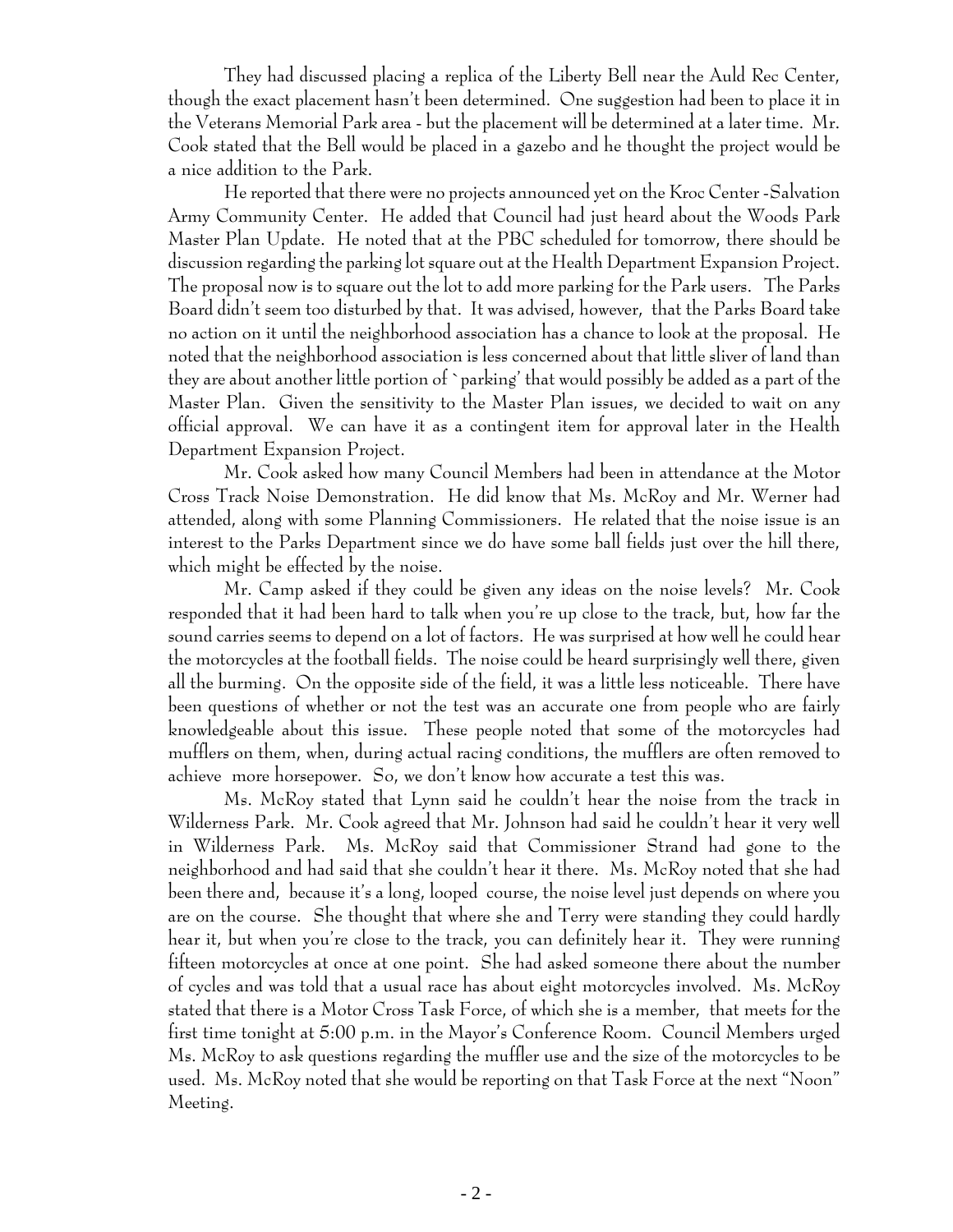There was a brief discussion of the origin and makeup of the Task Force. Mr. Cook asked if there was a time-line on the Task Force meetings. Ms. Harrell informed Council that the Health Department had checked on all of the motorcycles that were out there -what kind of muffler they had; what size engine they had and all the other specifications. They had a large internal staff meeting on Friday and kind of summarized what all the Departments had obtained from the sound testing and they'll be reporting back to the Planning Commission for their public hearing on Wednesday, as well as offering any additional recommendations for Commission that the Departments think would be appropriate as a result of that test.

After a brief continued discussion on suggestions for Ms. McRoy to pursue at the Task Force meeting, it was determined that Ms. McRoy would offer these concerns of the Council Members at the meeting and report back to Council at next weeks "Noon" Meeting.

2. JOINT BUDGET COMMITTEE (McRoy/Werner) Ms. McRoy reported that they had discussed the Keno recommendations from the Keno Advisory Board. We had County and City Staff appearing - discussing a formal interlocal agreement on the money and on how the money -the reserves- will be spent and at what level. They're looking into endowment, again, as well. This will be brought forward to a Commons Meeting for individual groups to act on it.

Ms. McRoy noted other high-lights: The Indian Center Director is on Administrative leave and we don't know why; but we're going to try and find out from board members. The Hispanic Center moved to the Child Guidance Center on "O" Street. We got the report on the Bus Pilot Project, so we have that information. Ms. McRoy also reported that Robin Mahoney is the interim Director of the United Way until such committee is formed to find a new Director. This was at her behest as she had chosen not to run for the Directorship.

Ms. Kielty reminded Mr. Werner of the decision regarding the \$20,000. Mr. Werner reported that the decision they had made on the \$20,000 (which Council had approved in the Budget) was that it would go for low-income employment. Half will go to a program at Lincoln Action Program; half will go to the Lincoln Literacy Council. Ms. Kielty added that the Asian Center will be moving to the building at  $26<sup>th</sup>$  and "O" Streets - right where they had wanted to open the street up. It's one of Smith's buildings and they are planning to move January  $1<sup>st</sup>$  - the lease agreement was finalized Friday.

3. LINCOLN PARTNERSHIP FOR ECONOMIC DEVELOPMENT INVESTORS' MEETING (Werner) Mr. Werner did not attend. Mr. Camp had attended the meeting and reported that there had been a presentation by the Chamber on the new software - the same presentation which Council had seen last week at a pre-council meeting. He stated that Steve Frazier of the tech center gave an interesting presentation on the recent Strategic Space 2004. This is on the expansion of the Offitt Air Force Base bringing in industries such as Boeing, and Lockheed-Martin. These industries are getting office space in Omaha because they want to be close to SAC. We really are getting quite a center there. They've moved a lot of stuff from Colorado Springs. Anyway, Steve's point in looking at it was to see what opportunities there might be for Lincoln to get incubator space, or something, since, driving-wise, Lincoln is as close as some of the North Omaha locations.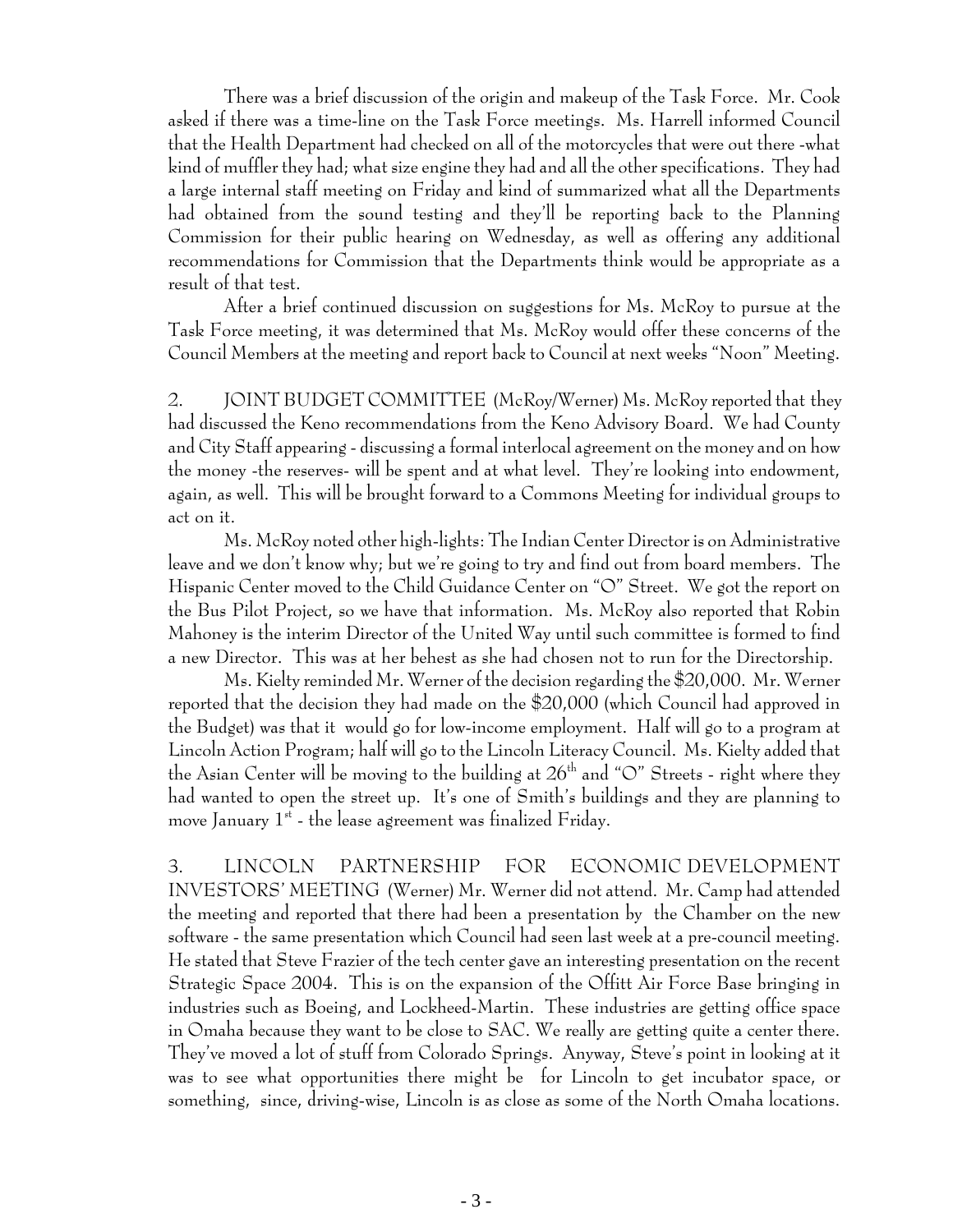The other main issue had been that the Chamber will be billing the City for Darl Naumann's office space at the Chamber. He is officially located in the County/City Building, but does have a satellite office at the Chamber - for better communication opportunities. Mr. Camp noted that Darl is participating a great deal at the Chamber meetings. So, Mr. Camp felt this is a good coordination effort

 OTHER MEETINGS - Ms. McRoy asked about the Chamber's invitation to Council for a Tour of the Husqvarna facility in Beatrice from 10:00 - 1:30 p.m. on Tuesday, November 16th. Mr. Camp explained that there is now a Regional Cooperative between the Chambers of Commerce in Lincoln, Beatrice, Seward, and Omaha to initiate collaborative efforts among the Cities that would be beneficial for the Southeast Nebraska region.

Mr. Friendt noted that Beatrice had also followed up and had Angelou do a study for them. He assumed it had been noted that they used T.I.F. for financing for an industrial site versus a redevelopment type project and the Chamber believes Lincoln can do that as well. Mr. Camp, Ms. Newman, Mr. Svoboda and Mr. Werner all planned on going on the tour.

#### **III. APPOINTMENTS/REAPPOINTMENTS -** Nothing New

**IV. REQUESTS OF COUNCIL FROM MAYOR** - Mr. Bowen noted that his comments were just informational in nature. He reported that there would be two Pre-Councils on Monday, November  $15^{th}$ . The first would be on T.I.F. and the other would be with LES on their Budget. The News Release is not done by the Health Department on the vaccination. This is the information that went to the Doctors as a Physicians Advisory.

Mr. Bowen reminded Council that the County/City Building will be closed on Thursday for the Veterans Day Holiday. He noted that most Departments will also be on Light Staff on Friday. Mr. Werner asked when Council would receive their packets. Ms. Ray indicated that the packets would be sent out on Wednesday afternoon.

#### **V. MEETINGS/INVITATIONS** - Noted Without Significant Comment.

#### **VI. MISCELLANEOUS** -

1. Discussion on Council Meetings for the week of November  $22<sup>nd</sup>$  due to Thanksgiving Holiday. - (Requested by Terry Werner - See Attached Resolution) After discussion of the Resolution, it was determined to leave the Council's Holiday Schedule as it currently stands: There will be **NO MEETINGS** scheduled for **November 22nd, December 27th** nor for **January 3, 2005.** Mr. Cook suggested that they set their 2005 Council Meeting Schedule at the December Council Retreat. It was agreed to do so.